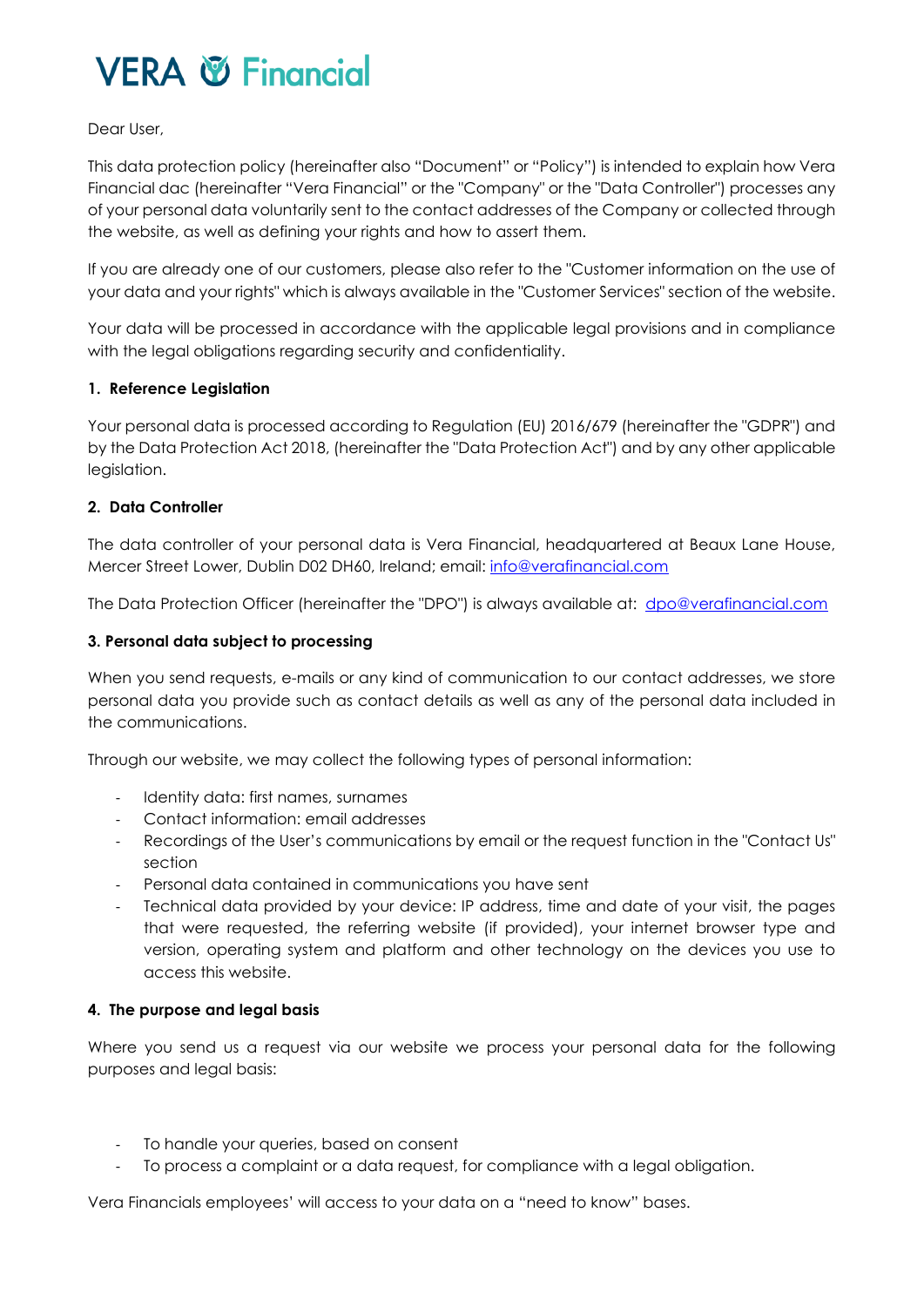# **5. Sharing of your data**

If necessary, your data may be disclosed to competent authorities (*e.g.* Italian or Irish security agencies, official regulators, etc.).

# **6. Retention of personal data**

The personal data processed are kept for a period of time strictly necessary to carry out the above activities/purposes. This means that the period of time for which we store your personal data may depend on the type of data we hold. To determine the appropriate retention period for personal data, we consider the amount, nature and sensitivity of the personal data, the potential risk of harm from unauthorized use or disclosure of your personal data, the purposes for which we process your personal data and whether we can achieve those purposes through other means, and the applicable legal requirements.

For further information, please do not hesitate to contact the Company at the addresses indicated in the section "Data Controller" of this Document. This is without prejudice in any case to the possibility that the Company may retain your personal data for the period of time provided for.

# **7. Your rights and how to exercise them**

The rights listed below may be exercised at any time by submitting a request in writing to the attention of the data protection officer at the contact details listed in Section 2 of this Policy.

The Company reserves the right to verify your identity by requesting the sending of an identity document or other forms suitable for the purpose (*e.g.* confirmation by personnel of the data controller).

The Company also reserves the right to ask for clarification of requests received, in order to ensure rapid and targeted assistance.

# **7.1 Right of access (art. 15 GDPR)**

You have the right to obtain from us information on the personal data we hold on you including the following:

- Purposes of the processing
- Type of personal data held
- Categories of recipients of the personal data
- Information on how long the data will be stored
- If automated individual decision making, including profiling, takes place, as well as information on the logic involved and consequences of this
- If data is not collected directly from you, information on the source of the data
- The existence of the right to request from us rectification or erasure of your personal data or restriction of processing of your personal data or to object to such processing
- The right to lodge a complaint with the Data Protection Commission.

If you wish, you may also ask the Company for a copy of the personal data we have processed.

There is usually no charge applied to access your personal data (or to exercise any of the other rights). However, if your request is clearly unfounded, repetitive or excessive, we may charge a reasonable fee. Alternatively, we may refuse to comply with your request in these circumstances

#### **7.2 Right to rectification (art. 16 GDPR)**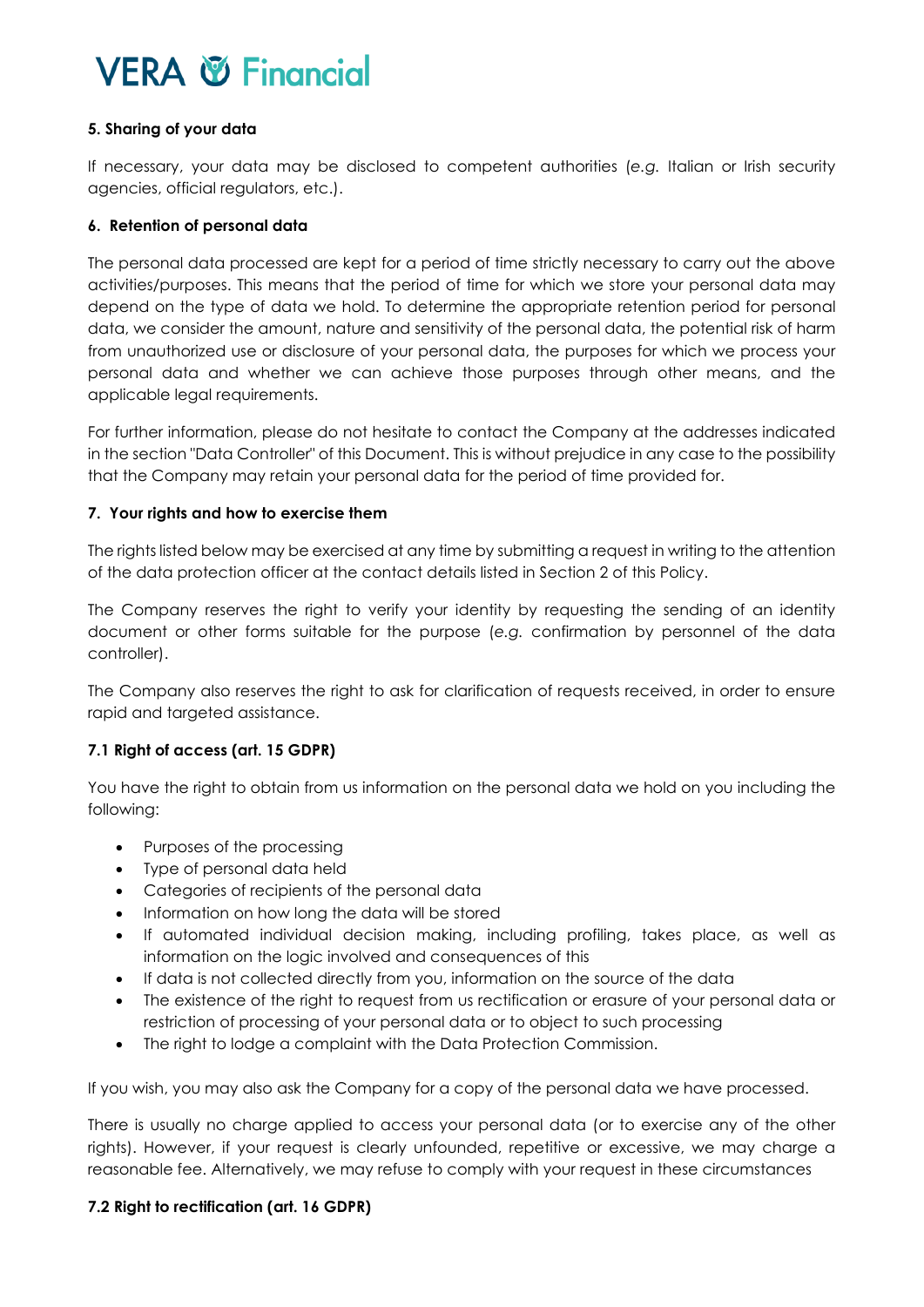You have the right to have the Company correct any inaccurate personal data we have collected about you. You also have the right to have incomplete personal data completed; you may provide us with supplementary information to do this.

# **7.3 Right to erasure (art. 17)**

In certain instances, you have the right to have the Company erase the personal data we have collected about you. This right will not apply where we are required to process personal data in order to comply with a legal obligation or where the processing of this information is carried out for reasons of public interest in the area of public health. You have the right to have your data erased where one of the following applies:

- the personal data are no longer necessary in relation to the purposes for which they were collected or otherwise processed
- the data subject withdraws consent on which the processing is based and where there is no other legal ground for the processing
- the data subject objects to the processing and there are no overriding legitimate grounds for the processing
- the personal data have been unlawfully processed
- the personal data have to be erased for compliance with a legal obligation in Union or Member State law to which the controller is subject
- the personal data have been collected in relation to the offer of information society services.

# **7.4 Right to restrict processing (art. 18 GDPR)**

You have the right to have the Company restrict the processing of your personal data where one of the following applies:

- You contest the accuracy of the personal data (we will restrict the processing of the personal data until we verify the accuracy of the personal data)
- The processing is unlawful and you oppose the erasure of your personal data
- The Company no longer requires the personal data for the purposes of the processing but the data is required by you for the establishment, exercise or defence of legal claims
- You object to the processing of the personal data as outlined in Section 7.3 above (we will restrict the processing of the personal data while we verify our legitimate grounds for the processing which may override your interests, rights and freedoms).

Where you have restricted the processing of your personal data, we will continue to store your personal data but will only process it with your consent or for the establishment, exercise or defence of legal claims or for the protection of the rights of other people or for reasons of important public interest or other non-restricted purposes.

# **7.5 Right to data portability (art. 20 GDPR)**

You have the right to receive personal data concerning you which you have provided to us in a structured, commonly used and machine-readable format.

This applies to automated data only to the extent provided by you to us. This right to portability is limited to the following situations.

Where the processing is based on the legal basis of consent